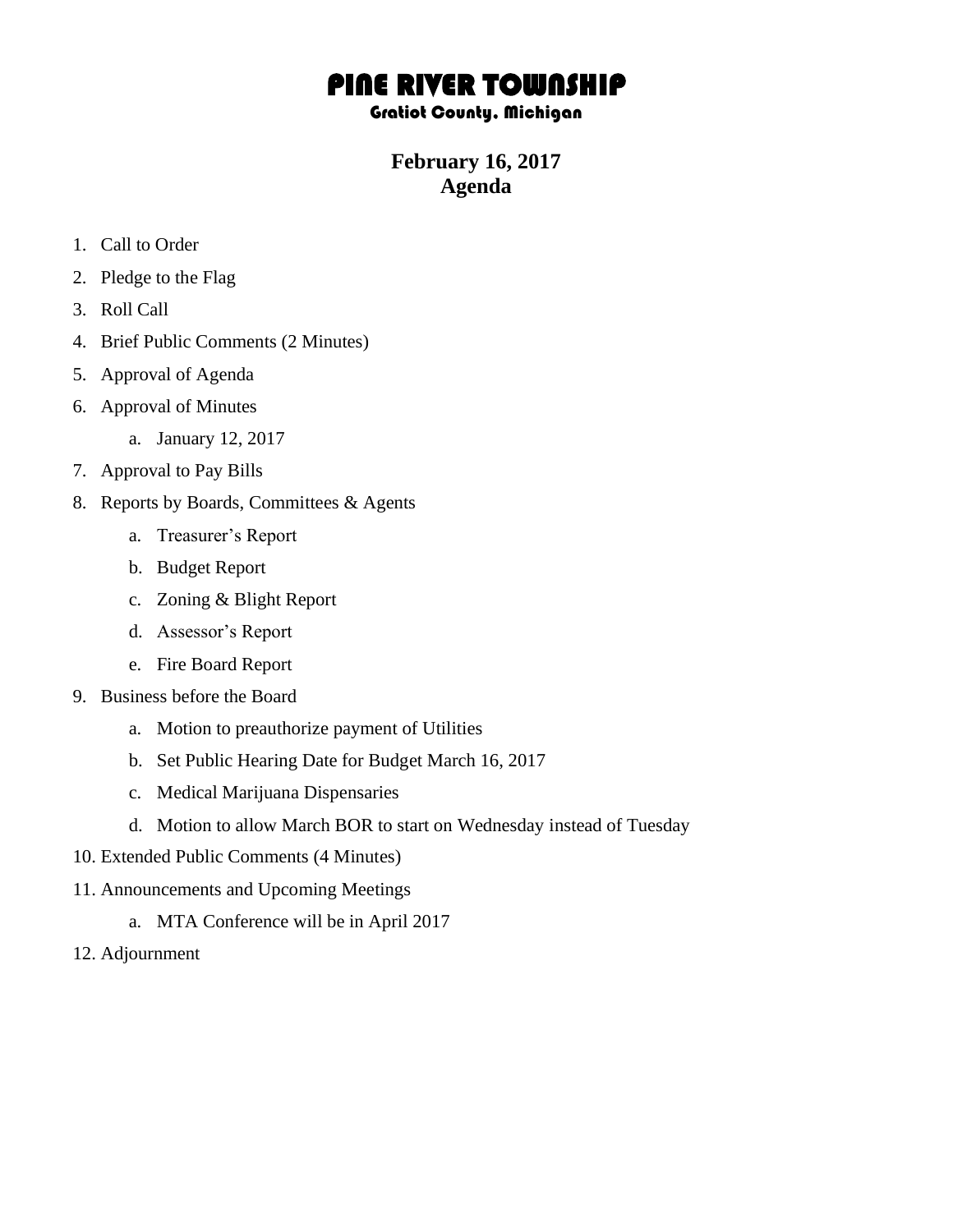## **MINUTES OF THE PINE RIVER TOWNSHIP BOARD MONTHLY MEETING FEBRUARY 16, 2017**

- 1) The regular monthly meeting of the Pine River Township Board was called to order at 7:09 P.M. by Supervisor Beeson at the Township Hall with a recess until 8:00 P.M. presented with a motion by Moeggenborg and seconded by Whitmore. The meeting was called again to order at 8:01 P.M.
- 2) Pledge the flag: The board and the public said the pledge to the flag.

3) Roll Call: Baker: present, Best: absent, Moeggenborg: present, Beeson: present, Whitmore: present. (4) Board members present, (1) absent.

- 4) Brief Public comments (2 minutes): No public.
- 5) Approve the Agenda:

Motion by Moeggenborg: second by Baker: to approve the agenda as presented. All present board members approved. Motion carried 4-0.

6) Approve the Minutes:

Motion by Moeggenborg: second by Baker: to approve the Regular Meeting Minutes of January 12, 2017. All present board members approved. Motion carried 4-0.

7) Approval to Pay Bills:

Motion made by Best: second by Moeggenborg: to pay bills as presented in the amount of \$83,594.82. All present board members approved. Motion carried 4-0.

- 8) Reports by Boards, Committees & Agents
	- a) Treasurers Report Discussion: report placed on file.
	- b) Budget Report Discussion: report placed on file.
	- c) Zoning & Blight Officer Discussion: report placed on file; 300 Bowl leveled and cleanup looks good.
	- d) Assessor Report Nothing to report.
	- e) Fire Services Discussion.
- 9) Business before the Board
	- a) Motion to preauthorize payment of Utilities

i) Discussion of preauthorizing the payment of utilities due to the change of our meeting date; we were assessed a late fee last month due to missing a due date because our meeting was held after the bill was due. A motion by Moeggenborg was made to preauthorize payment of regular utilities: second by Baker: to approve paying regular bills before regular scheduled meeting. All present board members approved. Motion carried 4-0.

- b) Set Public Hearing Date for Budget March 16, 2017
	- i) Discussion was held; Shattuck and Whitmore will collaborate to get notice in the local newspapers. Motion made by Moeggenborg to set the date for March 16, 2017: second by Baker: to approve the public hearing date to review the budget on March 16, 2017. All present board members approved. Motion carried 4-0.
- c) Medical Marijuana Dispensaries